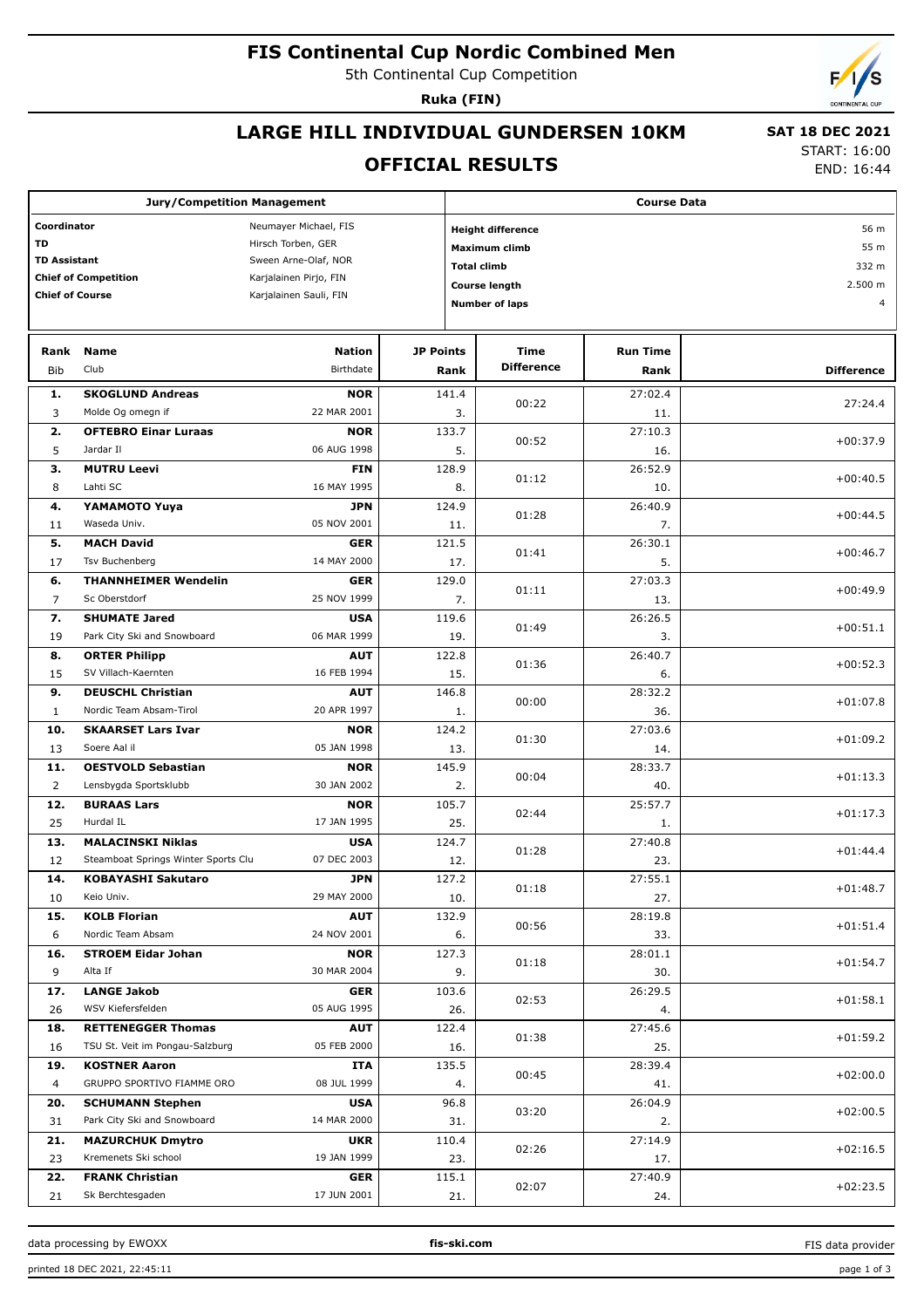## **FIS Continental Cup Nordic Combined Men**

5th Continental Cup Competition

**Ruka (FIN)**



### **LARGE HILL INDIVIDUAL GUNDERSEN 10KM**

#### **OFFICIAL RESULTS**

 **SAT 18 DEC 2021** START: 16:00

END: 16:44

| Rank<br><b>Bib</b> | <b>Name</b><br>Club                                              | <b>Nation</b><br>Birthdate | <b>JP Points</b><br>Rank | Time<br><b>Difference</b> | <b>Run Time</b><br>Rank | <b>Difference</b> |
|--------------------|------------------------------------------------------------------|----------------------------|--------------------------|---------------------------|-------------------------|-------------------|
| 23.                | <b>SOMMERFELDT Tristan</b>                                       | <b>GER</b>                 | 102.8                    |                           | 27:17.8                 |                   |
| 27                 | Wsc Erzgebirge oberwiesenthal                                    | 16 DEC 2004                | 27.                      | 02:56                     | 19.                     | $+02:49.4$        |
| 24.                | <b>MUELLER Pascal</b>                                            | <b>SUI</b>                 | 120.2                    |                           | 28:32.9                 |                   |
| 18                 | Einsiedeln                                                       | 17 JUL 2001                | 18.                      | 01:46                     | 37.                     | $+02:54.5$        |
| 25.                | <b>SIEGEMUND Nick</b>                                            | <b>GER</b>                 | 111.7                    |                           | 28:25.7                 |                   |
| 22                 | Vsc Klingenthal                                                  | 12 AUG 2000                | 22.                      | 02:20                     | 35.                     | $+03:21.3$        |
| 26.                | <b>TIETAVAINEN Arsi</b>                                          | <b>FIN</b>                 | 95.8                     |                           | 27:27.2                 |                   |
| 34                 | Kiteen Urheilijat                                                | 04 JAN 2004                | 34.                      | 03:24                     | 20.                     | $+03:26.8$        |
| 27.                | <b>PAEAEKKOENEN Jesse</b>                                        | <b>FIN</b>                 | 96.3                     |                           | 27:37.7                 |                   |
| 33                 | Puijo Skiclub                                                    | 11 MAR 1999                | 33.                      | 03:22                     | 22.                     | $+03:35.3$        |
| 28.                | <b>HAFNER Fabian</b>                                             | <b>AUT</b>                 | 97.9                     |                           | 27:56.6                 |                   |
| 29                 | SV Villach                                                       | 19 JAN 2001                | 29.                      | 03:16                     | 28.                     | $+03:48.2$        |
| 29.                | <b>GOOD Jasper</b>                                               | <b>USA</b>                 | 85.3                     |                           | 27:17.7                 |                   |
| 37                 | Steamboat Springs Winter Sports Clu                              | 10 MAY 1996                | 37.                      | 04:06                     | 18.                     | $+03:59.3$        |
| 30.                | <b>PARK Jeun</b>                                                 | <b>KOR</b>                 | 98.6                     |                           | 28:12.2                 |                   |
| 28                 |                                                                  | 11 MAR 1993                | 28.                      | 03:13                     | 32.                     | $+04:00.8$        |
| 31.                | <b>DAGN Florian</b>                                              | <b>AUT</b>                 | 109.1                    |                           | 29:06.0                 |                   |
| 24                 | Kitzbueheler Ski Club - KSC                                      | 10 DEC 1999                | 24.                      | 02:31                     | 48.                     | $+04:12.6$        |
| 32.                | <b>AHTAVA Rasmus</b>                                             | <b>FIN</b>                 | 78.9                     |                           | 27:08.4                 |                   |
| 43                 | Vuokattisport Club                                               | 14 MAR 2001                | 43.                      | 04:32                     | 15.                     | $+04:16.0$        |
| 33.                | <b>TYRODE Mael</b>                                               | <b>FRA</b>                 | 76.6                     |                           | 27:02.9                 |                   |
| 46                 | S.C les fourgs                                                   | 31 JUL 2000                | 46.                      | 04:41                     | 12.                     | $+04:19.5$        |
| 34.                | <b>MERILAINEN Eelis</b>                                          | <b>FIN</b>                 | 96.4                     |                           | 28:22.8                 |                   |
| 32                 | Jyvaskylan Hiihtoseura                                           | 17 APR 2004                | 32.                      | 03:22                     | 34.                     | $+04:20.4$        |
| 35.                | <b>BARKOV Viacheslav</b>                                         | <b>RUS</b>                 | 71.4                     |                           | 26:46.0                 |                   |
| 49                 | SDUSHOR UOR 2 MOSCOW                                             | 28 FEB 1992                | 49.                      | 05:02                     | 8.                      | $+04:23.6$        |
| 36.                |                                                                  | <b>USA</b>                 |                          |                           | 29:51.8                 |                   |
| 20                 | <b>BRUBAKER Carter</b><br>Nordic Skiing Association of Anchorage | 22 DEC 2003                | 116.2<br>20.             | 02:02                     | 52.                     | $+04:29.4$        |
| 37.                | <b>MOCZARSKI Justin</b>                                          | <b>GER</b>                 | 69.5                     |                           | 26:51.0                 |                   |
| 52                 | Sk Winterberg                                                    | 11 MAY 1998                | 52.                      | 05:09                     | 9.                      | $+04:35.6$        |
| 38.                | <b>GOUY Nils</b>                                                 | <b>FRA</b>                 | 78.4                     |                           | 27:29.1                 |                   |
| 44                 | Autrans                                                          | 10 JUL 2001                | 44.                      | 04:34                     | 21.                     | $+04:38.7$        |
| 39.                | <b>ANDREWS Grant</b>                                             | <b>USA</b>                 | 97.7                     |                           | 29:01.4                 |                   |
| 30                 | Steamboat Springs Winter Sports Clu                              | 03 DEC 1997                | 30.                      | 03:16                     | 47.                     | $+04:53.0$        |
| 40.                | <b>GALUNIN Artem</b>                                             | RUS                        | 77.5                     |                           | 28:00.7                 |                   |
| 45                 | Nizhny Novgorod                                                  | 08 OCT 1999                | 45.                      | 04:37                     | 29.                     | $+05:13.3$        |
| 41.                | <b>NISHIKATA Yuto</b>                                            | <b>JPN</b>                 | 76.0                     |                           | 28:07.4                 |                   |
| 47                 | Meiji Univ.                                                      | 25 FEB 2003                | 47.                      | 04:43                     | 31.                     | $+05:26.0$        |
| 42.                | <b>HREBENIUK Vitaliy</b>                                         | <b>UKR</b>                 | 71.3                     |                           | 27:52.6                 |                   |
| 51                 | Kremenets Ski school                                             | 27 SEP 2001                | 51.                      | 05:02                     | 26.                     | $+05:30.2$        |
| 43.                | <b>SCHULA Pepe</b>                                               | <b>GER</b>                 | 84.9                     |                           | 28:51.8                 |                   |
| 38                 | Ssv Geyer                                                        | 28 APR 2003                | 38.                      | 04:08                     | 45.                     | $+05:35.4$        |
| 44.                | <b>MARIOTTI Domenico</b>                                         | <b>ITA</b>                 | 79.3                     |                           | 28:33.5                 |                   |
|                    | C.S. ESERCITO                                                    | 09 OCT 2001                |                          | 04:30                     |                         | $+05:39.1$        |
| 42<br>45.          | <b>SIMEK Jan</b>                                                 | <b>CZE</b>                 | 42.<br>88.7              |                           | 39.<br>29:27.5          |                   |
| 36                 | Dukla Liberec                                                    | 01 JUL 2003                | 36.                      | 03:52                     |                         | $+05:55.1$        |
|                    |                                                                  | <b>FRA</b>                 | 75.0                     |                           | 50.<br>28:40.8          |                   |
| 46.<br>48          | <b>MICHAUD Tom</b><br>Union Sportive lamoura                     | 11 NOV 2001                | 48.                      | 04:47                     |                         | $+06:03.4$        |
| 47.                |                                                                  | <b>USA</b>                 | 71.4                     |                           | 43.<br>29:44.8          |                   |
| 50                 | <b>NICHOLS Evan</b><br>Ford K sayre memorial ski council         | 07 SEP 2003                |                          | 05:02                     |                         | +07:22.4          |
| 48.                | <b>RAKPAROV Chingiz</b>                                          | <b>KAZ</b>                 | 49.<br>52.4              |                           | 51.<br>28:33.2          |                   |
| 55                 |                                                                  | 05 JUL 1995                | 55.                      | 06:18                     | 38.                     | $+07:26.8$        |

data processing by EWOXX **fis-ski.com**

FIS data provider